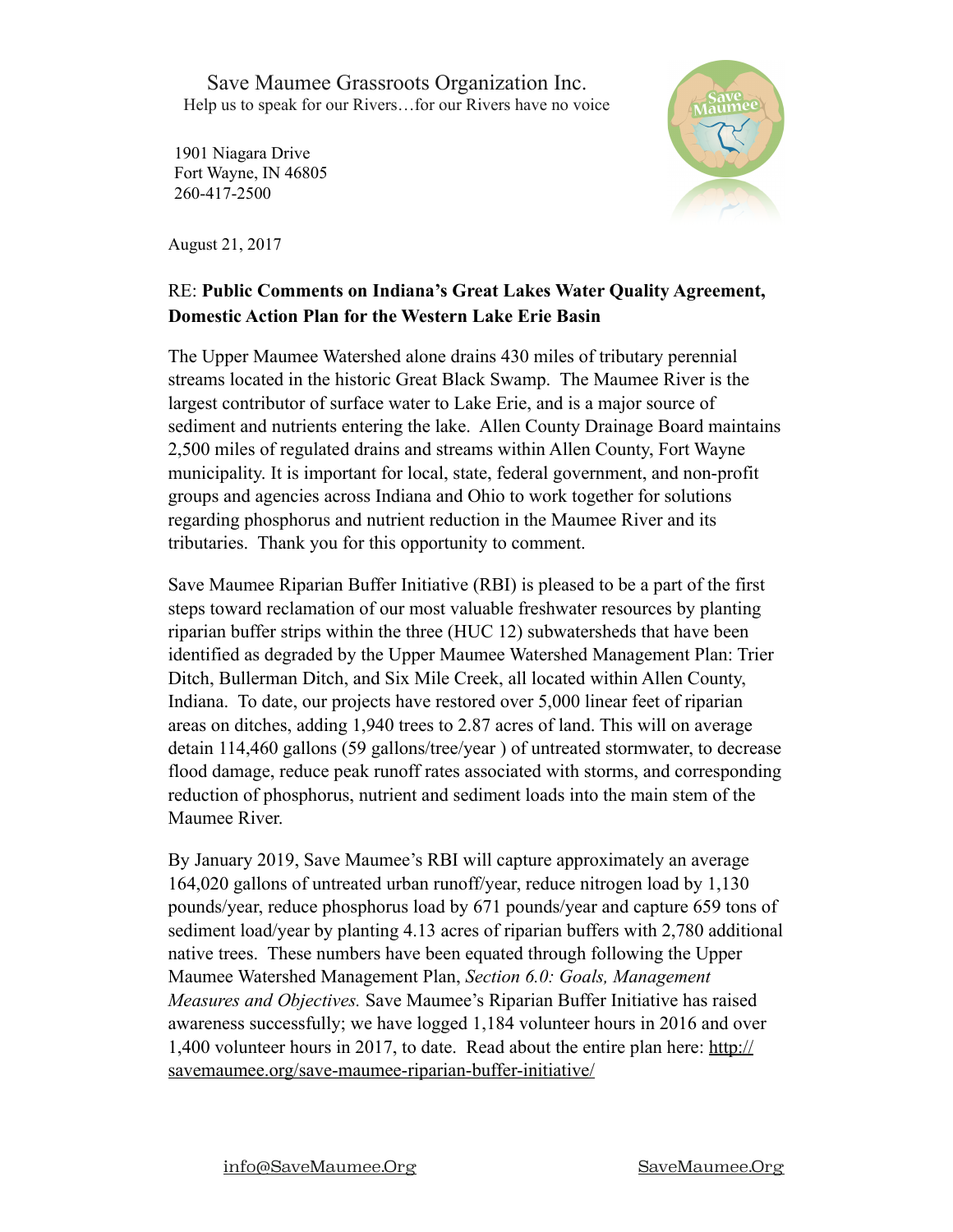## **Comments:**

Fort Wayne's Board of Public Works Tunnel Project through the Long Term Control Plan should improve water quality after the year 2025, because the sewers will be separated and not discharge into the St. Marys River and Maumee River after the 5 mile long underground system goes online. Currently, Fort Wayne engineers are calculating exactly how much the reduced combined sanitary/ stormwater discharges will improve the water quality. So the problem remains, non-point source untreated runoff due to alterations in land-use.

It appears that drainage issues are affecting water quality in Allen County. Allen County Drainage Board oversees the maintenance of 2,500 miles of streams. Less than half of those legal drain miles are draining into the shared waters of the Maumee River via its corresponding tributaries, which the Allen County Surveyor maintains. The Allen County Soil and Water Conservation District should also advocate more for retention of water on the land. The Maumee River portion in Indiana crosses all the political boundaries; leaving the City of Fort Wayne, Allen County and State of Indiana, skirting the issues into the State of Ohio. We must be more responsible in Indiana.

**Drainage boards are key.** Drainage boards were established to tile swamps, making them fields and the corresponding creeks and streams and rivers became ditches. Trees were removed along with the meandering and gently sloped riverbanks. All in the name of getting the water out of the wetlands and fields as quickly as possible. Now, many regulated drains/ditches/streams are devoid of vegetation, which is contributing to non-point source runoff of nutrients, phosphorus and sediment loading. Many government and scientific documents have reflected that trees and vegetation are helpful in improving water quality.

- To improve Lake Erie, it is now up to small groups, individual landowners, and local governments to do the work that will reduce runoff by holding water longer on the land, absorbing the water in the ditches before it enters the rivers. Therefore, removing trees and vegetation on both sides of ditches is counterproductive and a common practice.
- Assure the current practices of the County Drainage Boards, the County Surveyor's Offices and the County Soil and Water Conservation Districts, neither increase erosion and nutrient pollution, nor conflict with natural streambank protection & revitalization when working on ditch maintenance and approval processes of development. Counties should use best management practices to selectively remove invasive species & protect riparian buffer areas. As public officials, these entities are in a position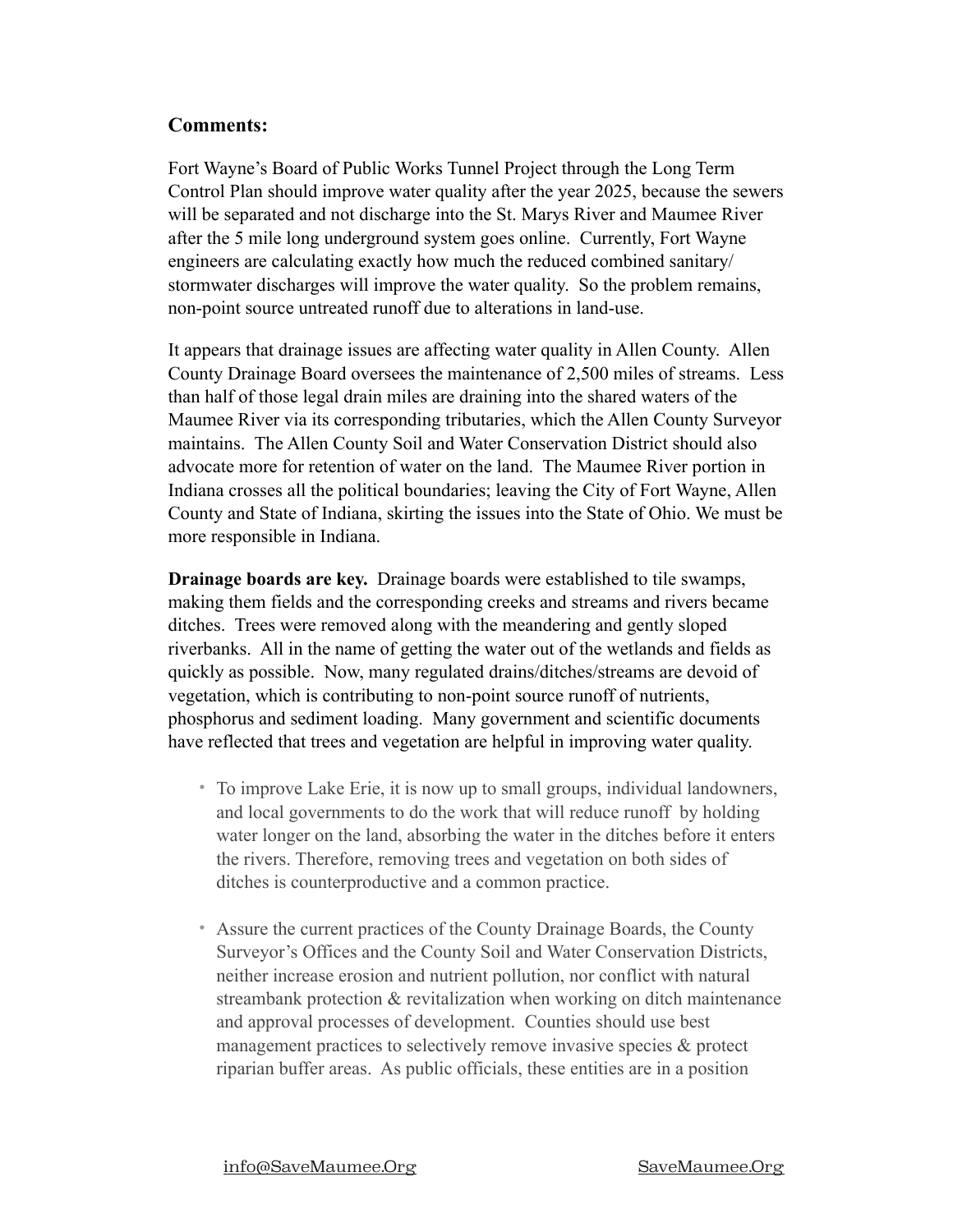protect public health.

- Consider, as a general rule of thumb, that legal drains and ditches retain native vegetation on one side while the drainage maintenance machinery is able to access the ditch on the more easily accessible side. This makes monetary sense because it is less labor intensive and reflects the Indiana Drainage Handbook:
	- Practice 102 Tree Preservation and Protection, "applicable to nearly every project."
	- Section 5.5 The cost is less "single bank modification that has modification is less costly."
	- 5.6 Channel Excavation/Dredging "The overbank excavation involves the least amount of disturbance to be the channel and the natural habitat associated with it. However, it sometimes impacts the riparian habitat where excavation is occurring and will also normally require some degree of mitigation."
- Public meeting to discuss the future relationship between native plants/trees and urban sprawl should be scheduled. A public hearing with decision makers and elected officials could work-out old drainage practices to correspond with current documentation of support for protection of trees on one side of ditches. Supporting documents here: [http://savemaumee.org/](http://savemaumee.org/ditch-easements-need-vegetation/) [ditch-easements-need-vegetation/](http://savemaumee.org/ditch-easements-need-vegetation/)
- Continue to fund Great Lakes Restoration Initiative projects. Save Maumee Grassroots Organization and the Allen County Drainage Board, have opened a channel of communication that will allow for more progress toward these goals. Save Maumee's Riparian Buffer Initiative has already completed almost one linear mile of tree plantings on one side of Allen County ditches and streams. These restoration practices stabilize stream banks to decrease sediment, nitrogen, and phosphorus, by significantly increasing stormwater retention.
- Stop the sales of invasive plant, shrub and tree species. From a riparian land management perspective, it is important to note that invasive species are taking over landscapes and need maintenance funding as well. Forest professionals have said, "one does not need to add more trees to increase native species and support habitat, they only need to reduce invasive species and the native species will return"
- More oversight is needed with the sales and application of chemicals containing phosphorus and those herbicides that contain an added surfactant. For example,